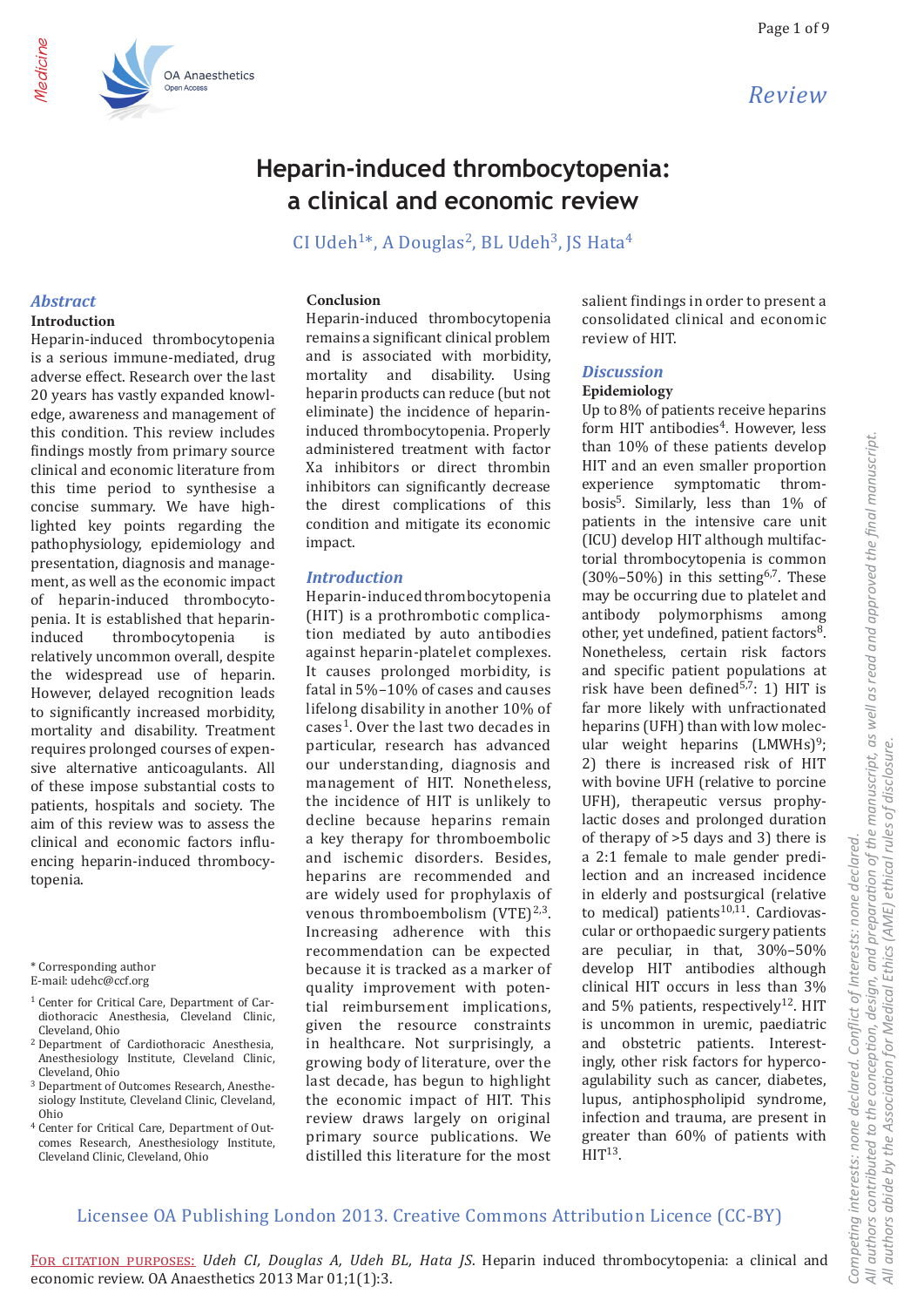# Review



 $1$  IgG, Immunoglobulin G.

OA Anaesthetics

## Pathophysiology

Two types of HIT have been described: HIT type 1 and HIT type 2. HIT type 1 is now often called thrombocytoheparin-associated penia. It is non-immune mediated. has minimal risk of thrombosis and is seen in  $10\% - 30\%$  of patients receiving heparin. It is caused by a direct aggregating effect of heparin on platelets manifesting in mild thrombocytopenia within a few days of exposure. Platelet count rarely drops to  $\langle 100 \times 10^9/L$  and rebounds within a few days after discontinuing all heparin<sup>14</sup>. HIT type 2 (the focus of the rest of this review) is seen in  $1\% - 3\%$  of exposed patients<sup>15</sup>. It is a true immunologic disorder associated with a risk of arterial and venous thromboses 20-40 times to that seen in control populations<sup>16</sup>. This high risk persists for weeks even after the platelet count normalises<sup>1</sup>. A complex immune response underlies HIT type 2. It begins with heparin's strong affinity for platelet factor 4 (PF4), a chemokine, stored in the  $\alpha$ -granules of the platelets. The affinity of various heparin preparations to PF4 depends on the degree of sulphation, chain length and molecular weight of the heparin product. These molecular differences probably explain the increased incidence of HIT with UFH as compared with LMWHs<sup>17</sup>.

Ordinarily, heparin and PF4 are devoid of immunogenicity but when bound, the resultant macromolecule is antigenic and attaches to the surface of activated platelets. The mechanism for antigenicity appears to involve a conformational change in platelet surface-bound PF4 which then stimulates immunoglobulin G (IgG) production<sup>18</sup>. The avidity of IgG binding to the neoantigen is optimal when there is about a 1:1 ratio of PF4 to heparin molecules<sup>19</sup>. This may, in part, explain the relatively low  $(3\%)$ incidence of clinical HIT despite the presence of heparin-PF4 antibodies in  $20\% - 50\%$  of cardiac surgery patients<sup>20</sup>. It has been postulated that surface-bound PF4 levels are depleted by excess concentrations of UFH used during cardiopulmonary bypass, leading to suboptimal conditions for neoantigen formation and subsequent antibody binding<sup>18</sup>.

IgG binding to the platelet-surface bound heparin-PF4 neoantigen creates a self-amplifying process by inducing intense platelet activation and the release of procoagulant factors<sup>21-23</sup>. Further, the immune complexes interact with monocytes and endothelial cells causing endothelial damage and tissue factor expression. Platelet activation is a pivotal feature of clinical HIT and the resulting cascades lead to intravascular thrombogenesis (Figure 1). The immune complexes are cleared by the reticuloendothelial system causing moderate thrombocytopenia, but spontaneous bleeding is not a feature of HIT. As long as heparin is withdrawn, the antibody response is extinguished over time with antibodies undetectable after  $3-4$  months<sup>24</sup>.

## Presentation

Three patterns have been described in the presentation of HIT-rapid, delayed or typical. In 25% of patients, a rapid onset characterised by an abrupt decrease in platelets within a few hours of heparin exposure, is seen<sup>6</sup>. This form is mostly attributable to a prior immunising heparin exposure in the preceding 100 days with residual circulating levels of HIT antibodies. Although uncommon, delayed-onset HIT can occur after 40 days but is not always associated with thrombocytopenia<sup>25</sup>. Thrombocytopenia occurring 5-10 days after exposure to heparin is the typical pattern for about 65% of patients without prior heparin exposure or whose last exposure was >100 days prior. After surgery with cardiopulmonary bypass, patients experience a transient consumptive and dilutional thrombocytopenia which typically starts to recover by postoperative day four. Therefore in these patients, thrombocytopenia that persists or a recurrent decline observed after four days should raise suspicion for HIT.

Approximately 50%-75% of patients will eventually develop a thrombosis if untreated, and indeed, a thrombotic event is recognized before thrombocytopenia in 20% of

# Licensee OA Publishing London 2013. Creative Commons Attribution Licence (CC-BY)

All authors contributed to the conception, design, and preparation of the manuscript, as well as read and approved the final manuscript.<br>All authors abide by the Association for Medical Ethics (AME) ethical rules of disclo Competing interests: none declared. Conflict of interests: none declared.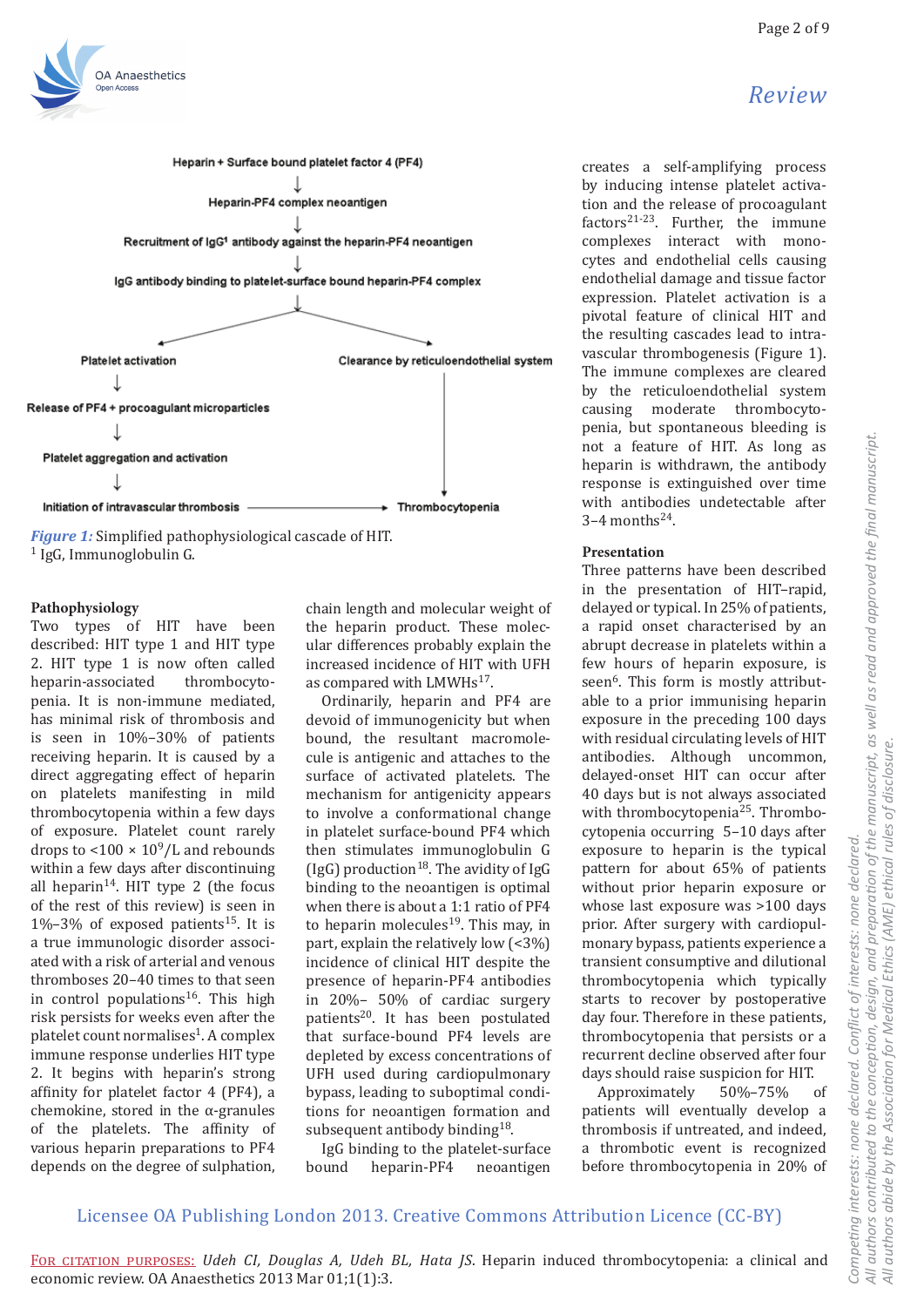

| Table 1. 4T score prediction model for pretest probability of HIT. |                                                                                      |                                                                         |                                                                                             |
|--------------------------------------------------------------------|--------------------------------------------------------------------------------------|-------------------------------------------------------------------------|---------------------------------------------------------------------------------------------|
| 4Ts                                                                | <b>SCORE</b>                                                                         |                                                                         |                                                                                             |
|                                                                    | $\overline{2}$                                                                       | 1                                                                       | $\bf{0}$                                                                                    |
| Thrombocytopenia                                                   | >50% fall in platelet count or a<br>trough of $20-100 \times 10^9$ /L                | 30%-50% fall in platelet count or<br>a trough of $10-19 \times 10^9$ /L | <30% fall in platelet count or a<br>trough of $<$ 10 $\times$ 10 <sup>9</sup> /L            |
| Timing                                                             | Onset within 5-10 days of<br>exposure or <1 day if prior<br>exposure within 100 days | Unclear or platelet count falls<br>after 10 days                        | Platelet count falls before 5 days<br>of exposure and without recent<br>exposure to heparin |
| Thrombosis                                                         | New thrombosis;<br>skin necrosis at heparin injection<br>sites                       | Progressive or recurrent throm-<br>bosis; skin lesions e.g. erythema    | <b>None</b>                                                                                 |
| Other causes of<br>thrombocytopenia                                | No other cause identified                                                            | Possible other cause                                                    | Other cause clearly identifiable                                                            |

cases. Risk for thrombosis positively correlates with the severity of thrombocytopenia which in turn predicts a worse prognosis $11$ . Development of thrombosis increases mortality to  $20\% - 30\%$ <sup>26</sup>. Thrombotic complications include venous  $(17\% - 55\%)$ , arterial (3%-10%) and even intracardiac thrombi, with a higher likelihood of occurrence in a localised vascular injury site<sup>1,27-29</sup>. Interestingly, venous thromboses predominate in the medical and orthopaedic populations while arterial and venous thromboses probably occur in equal frequencies in cardiac and vascular surgery patients<sup>11</sup>. Thrombosis could manifest as critical limb and organ ischemia, strokes, dural sinus thrombosis, pulmonary embolism and myocardial infarction. Nonetheless, the commonest site is in the lower extremities with upper extremity thrombosis being commonly associated with central venous catheters<sup>30,31</sup>. Rarely, adrenal vein thrombosis occurs, presenting with fever, abdominal pain and hypotension. Such patients require urgent steroid supplementation. Necrotic skin lesions at heparin injection sites may occur, but this is uncommon.

## **Diagnosis**

Prompt diagnosis of HIT is important in view of the risk of severe morbidity and mortality if untreated-there

is a 5% daily risk of thrombosis if untreated<sup>32</sup>. Given this urgency, plus the slow turnaround of laboratory testing, the diagnosis of HIT is initially primarily clinical. HIT should be suspected whenever thrombocytopenia and/or thrombosis occur in the context of a temporal relationship to heparin exposure. Suggestive clinical criteria have been defined: unexplained thrombocytopenia up to <50% of the baseline that occurs 4-10 days after starting heparin, skin necrosis at heparin injection sites and anaphylactoid reactions following an intravenous heparin bolus<sup>33,34</sup>. However, the picture is often confounded by the concurrence of multiple other reasons for thrombocytopenia. Additionally, a positive diagnosis has major implications that include initiation of a prolonged expensive course of alternative anticoagulation, attendant risks of bleeding and treatment of any thrombotic complications. Therefore, confirmatory tests are necessary.

Available tests fall into two categories-immunological and functional assays<sup>35</sup>. The immunoassays detect the presence of the heparin-PF4 complex antibody<sup>36,37</sup>. Examples include the PF4-enzyme-linked immunosorbent assay (ELISA) and particle gel immunoassays<sup>38</sup>. The PF4ELISA assay utilises photometric analysis at 405 nm as a quantitative indicator of HIT antibodies. An optical density  $(OD) > 0.4$  is considered positive-the higher the OD, the more strongly positive the result. These immunoassays are widely available, relatively quick and highly sensitive  $(90\% - 97\%)^{39}$ . However, specificity (<80%) and positive predictive values (50%) are poor due to cross-reactivity with other antibodies<sup>40</sup>. Consequently, a strongly positive OD (>2) does not necessarily indicate the presence of plateletactiva ting IgG antibodies. This creates potential for inappropriate therapy, particularly if the clinical picture is uncertain and OD weakly positive  $(0.4-1.0)$ .

Therefore, general and diseasespecific clinical prediction models have been developed to define the pretest probability of HIT and aid the decision to proceed with testing and interpreting of results<sup>41-43</sup>. The 4T test has been validated and is widely used; it assigns points for clinical characteristics that include thrombocytopenia, timing, thrombosis and other causes for thrombocytopenia (Table 1). A score of  $\leq$ 3 indicates a low pretest probability of HIT [0%-3% chance of HIT] and lab testing is not indicated or recommended. A score of 4-5 indicates an intermediate risk, while a score ≥6 indicates a high risk of HIT.

Functional assays measure the ability of circulating heparin-PF4

# Licensee OA Publishing London 2013. Creative Commons Attribution Licence (CC-BY)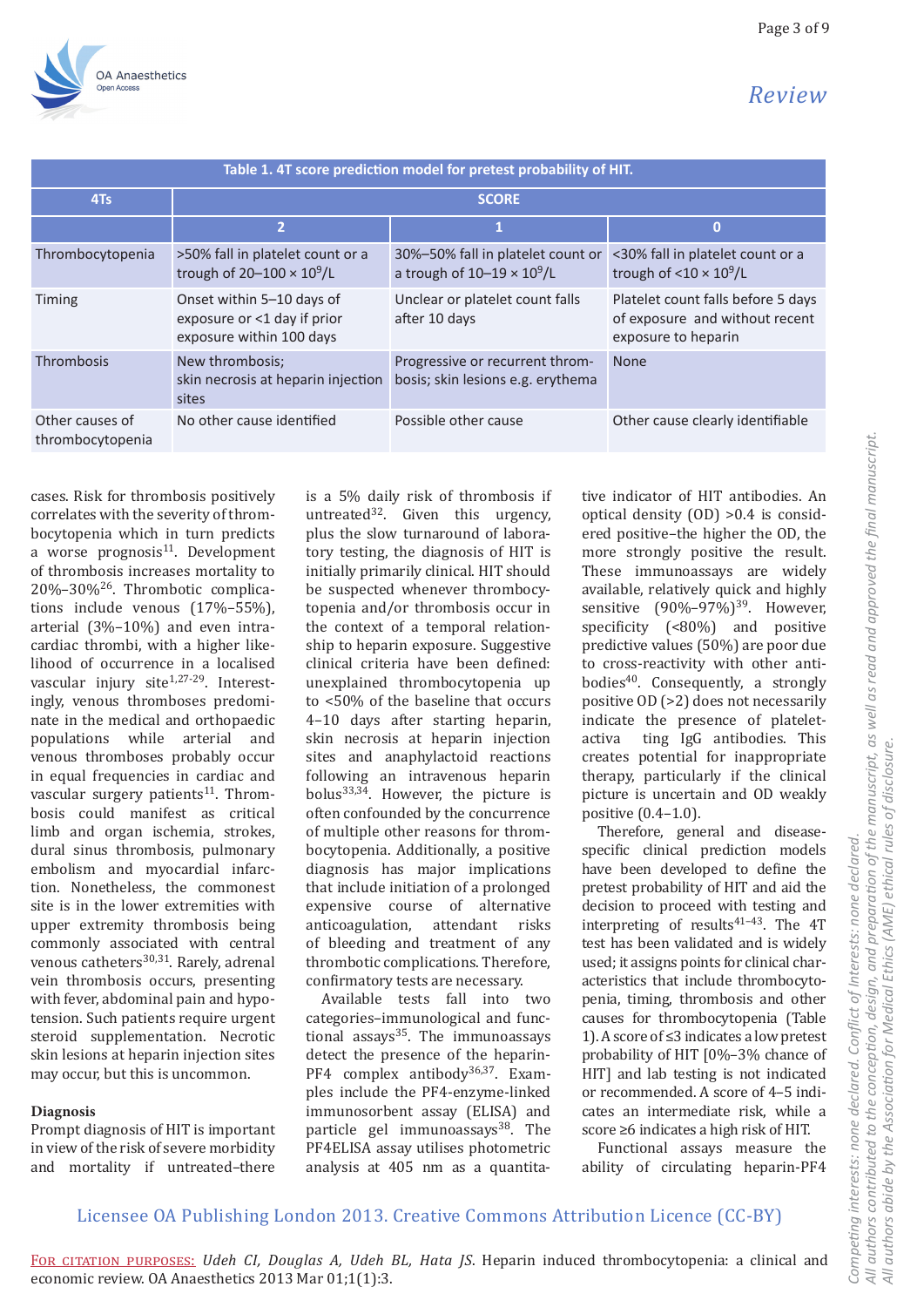# OA Anaesthetics

# Review



Figure 2: Algorithm for diagnosis and management of HIT.

<sup>1</sup> Other clinical HIT prediction models may also be used.

<sup>2</sup> Any locally available immunoassay may be used for initial testing.

<sup>3</sup> Any locally available platelet activation/ aggregation test may be used for confirmation.

<sup>4</sup> If SRA is indeterminate or at any other juncture, consider consultation with a haematologist.

DTI, direct thrombin inhibitors; ELISA, enzyme-linked immunosorbent assay; HIT, heparin-induced thrombocytopenia; OD, optical density; PCI, percutaneous coronary intervention; PF4, platelet factor 4; SRA, serotonin release assay; VTE, venous thromboembolism.

antibodies to aggregate or to activate normal platelets; they are highly specific. technically demanding, time-consuming and require selected donor platelets $38$ . As such, they are mostly limited to reference laboratories for use in confirming positive immunoassays. Examples include heparin platelet aggregation test, flow cytometry, heparin-induced platelet activation and serotonin release assay (SRA)<sup>44,45</sup>. SRA, the gold standard test, is highly specific and sensitive for HIT<sup>45</sup>. It is complex and expensive because it utilises radioactive isotopes. First, platelets from donors, previously shown to be reactive to a panel of heparin-PF4 antibodies, are incubated for

uptake of  ${}^{14}C$  serotonin. Next, they are washed to remove free serotonin. Then, they are mixed with patient serum before being exposed to therapeutic and supra-therapeutic concentrations of heparin. Platelet activation is measured by the percentage of serotonin radio-isotope released. The test is positive if at least 20% is released in the presence of therapeutic heparin levels (0.1 U/ml) with substantially reduced release in the presence of supra-therapeutic (100 U/ml) heparin concentrations. The test is indeterminate if there is >20% release with high heparin concentrations.

The complexity involved in making a certain diagnosis of HIT, as discussed, underscores why HIT has been described as a clinicopathological syndrome. Clinical suspicion and symptoms must be interpreted in context of subsequent laboratory findings and vice versa. It is often helpful, if not imperative, to involve a haematologist in the management of these patients.

## Prevention and management

Prevention of HIT is hampered by the lack of inexpensive and easily reversible alternatives to heparins. Consequently, if clinically appropriate for prophylaxis of VTE, limiting the duration of the use of UFH or substituting LMWHs for UFH, particularly in female postsurgical patients, are

# Licensee OA Publishing London 2013. Creative Commons Attribution Licence (CC-BY)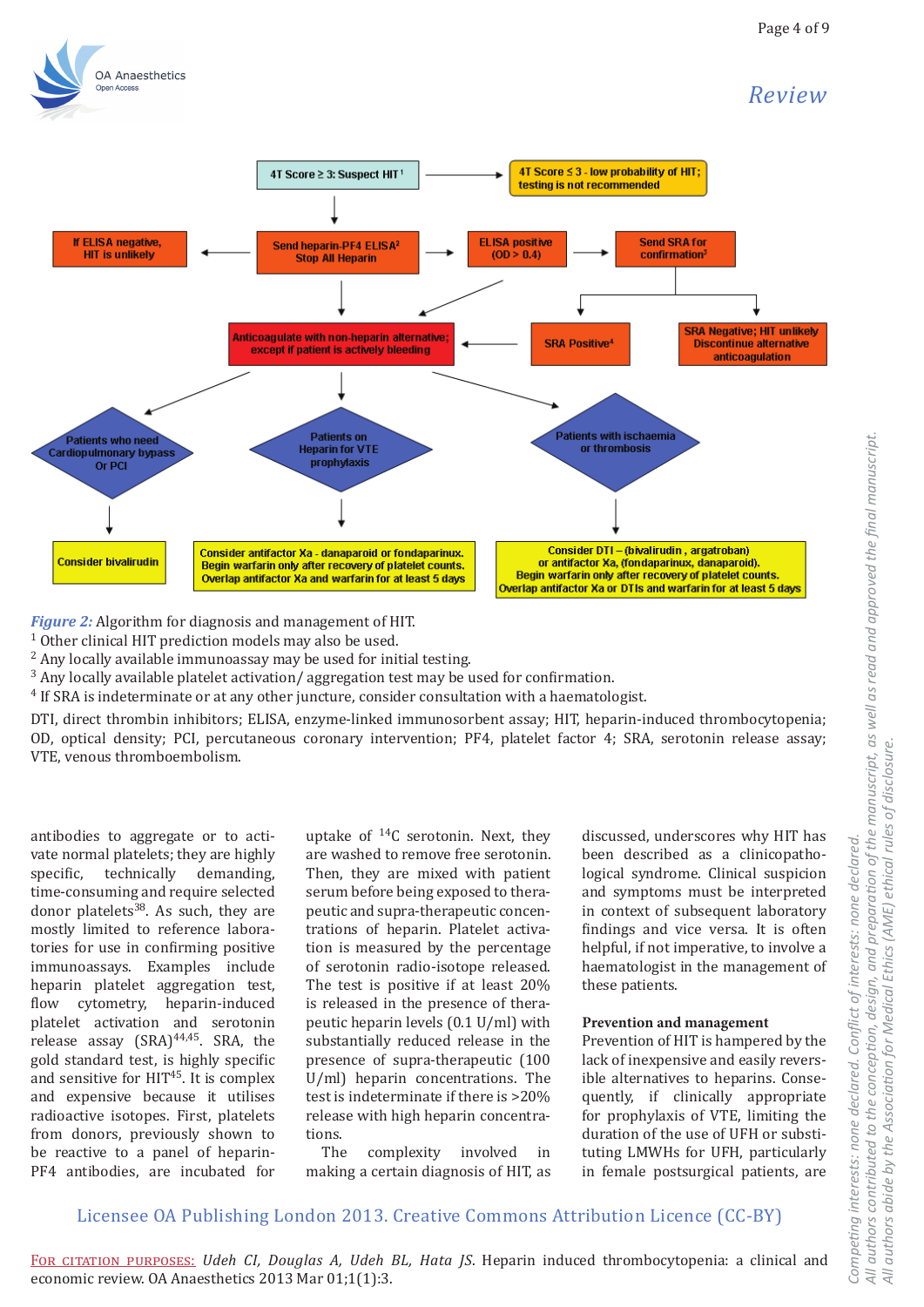

the only two practical options available for reducing the incidence of HIT at present. Although there is such a paucity of data, the direct factor Xa inhibitor-fondaparinux may be considered as an option, since just like LMWHs, it is administered by a subcutaneous injection, once or twice daily<sup>46,47</sup>. Close monitoring of platelet count in the highest risk patients facilitates prompt diagnosis and early treatment which helps in limiting morbidity. Fortunately, more options are now available and a more widely accepted approach to management has now been established (Figure 2). Once HIT is suspected or diagnosed, all sources of heparin must be immediately discontinued and the patient must be evaluated for new thromboses or necrosis. Platelet transfusion for thrombocytopenia is not recommended due to concerns about precipitating a thrombotic complication. Platelets can be, and have been, safely used for active bleeding or invasive procedures. Merely discontinuing heparin is insufficient, given the ongoing risk of new thromboses<sup>27</sup>. Therefore, unless contraindicated (such as by active bleeding), systemic anticoagulation with an alternative agent is imperative.

Several direct factor Xa inhibitors and direct thrombin inhibitors (DTIs) have been introduced and approved for anticoagulation in HIT. Danaparoid is approved for HIT but is unavailable in the USA. Lepirudin is no longer being manufactured. Bivalirudin and argatroban are currently approved for use in HIT, and there growing evidence supporting is the use of Fondaparinux<sup>46,47</sup>. These parenteral medications are all and the role, if any, for the newer oral anticoagulants-rivaroxaban. apixaban and dabigatran, remains undefined. Bivalirudin (short halflife and predominant proteolytic metabolism) is US Food and Drug Administration-approved for use in cardiopulmonary bypass in patients with active or suspected HIT. After adequate systemic anticoagulation is achieved, transition to long-term anticoagulation with warfarin is started. Some crucial points need emphasis here. Warfarin is started in low doses and only after the platelet count has recovered to normal. This is to reduce the risk of early hypercoagulability caused by depletion of protein C and avoid precipitating venous limb gangrene or skin necrosis. Also, DTIs can prolong the International normalised ratio (INR), so there should be at least a five day overlap with warfarin to ensure that a therapeutic INR is achieved before the DTIs are discontinued. Duration of anticoagulation is at least three months (if no thrombotic complications occur) or six months (if thromboses do occur).

## **Economic considerations**

The economic impact of HIT is ultimately borne by society and it encompasses the additional acute costs imposed on hospitals and third party payers for its diagnosis and management. Total hospital costs are increased when patients develop HIT and even more so if heparininduced thrombotic thrombocytopenia (HITT) ensues<sup>48-50</sup>. Patients, at the very least, require longer hospital stay for parenteral administration of alternative anticoagulation as well as management of any thrombotic complications. Among medical patients in the US who developed HIT, hospital costs were reported higher by an average of about US \$41,000 compared to those without  $HIT^{49}$ . European researchers Likewise, found a mean incremental cost of €3500-€9000 with higher costs in surgical patients than in medical patients, and the cost drivers were extended hospital stays and cost of alternate anticoagulants<sup>50,51</sup>. Similarly, a small US case-control study found that HIT patients had a two week increase in length of stay, incurring an average loss of \$14,000-\$20,000 per patient, depending on the payer<sup>52</sup>.

These additional costs carry greater impact when hospital reimbursement is based on diagnosis related groups (DRG) as with US Medicare patients. In such systems, a global payment is made per DRG, and specific items such as laboratory, medications and diagnostic procedures are not separately reimbursable. Medicare does make additional payments for certain complications, but the sums are small and rarely cover their true cost. Leykum et al. estimated additional DRG reimbursements for HIT at \$820.05 and for HITT at \$1749.9853.

Given these extra costs, researchers have performed economic analyses of the prevention and management of VTE, considering the different costs and incidence of HIT with different drugs<sup>54-56</sup>. The most commonly compared have been UFH and LMWH because the unit cost of UFH is far cheaper, but it has a much higher incidence of HIT as compared with LMWH. Does the reduced incidence of HIT and differences in other complication rates justify using the more expensive LMWH? One study addressed this concern in a retrospective analysis of over 10,000 patients who received either UFH or LMWH<sup>49</sup>. The incidence of HIT was higher for UFH at 0.51% as compared with 0.084% for LMWH, and costs with LMWH were \$13.88 less per patient as compared with UFH. In another clinical study, researchers analysed data from a prospectively collected registry of 349 patients with serologically confirmed HIT<sup>48</sup>. They found no difference in length of stay, but overall hospital costs for patients exposed to UFH were about double the costs for those exposed to LMWH (\$113,100 versus \$56,325).

However, these cost comparisons of actual clinical practice were limited by the variables that were analysed. For example, neither UFH nor LMWH could be compared to no prophylaxis, because use of prophylaxis is considered standard of care nor were the costs considered in a

# Licensee OA Publishing London 2013. Creative Commons Attribution Licence (CC-BY)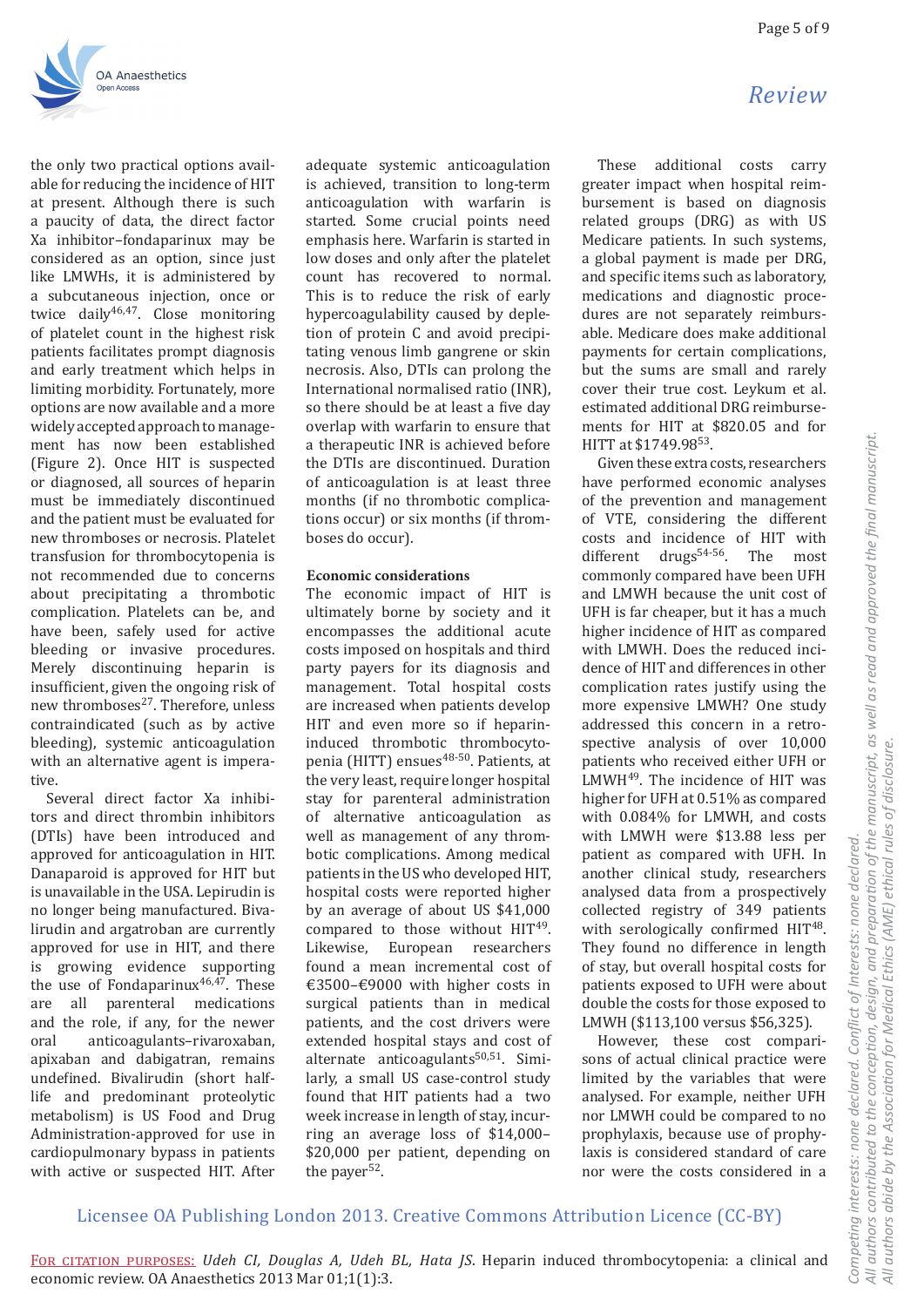Review



mortality or quality of life context. These and other limitations can be overcome with the use of a decision analytical model. One such study analysed the cost effectiveness of enoxaparin versus UFH in a cost per quality adjusted life year context (QALY)<sup>53</sup>. QALY's are used to consider both the quantity and quality of the vears of life gained by an intervention. A year in full health is given a value of 1, death a value of 0 and alternate health states are assigned values in between. Enoxaparin was found to be the cost-effective option with savings of \$4550.17/QALY.

Another analysis was a three way comparison of enoxaparin, UFH and no prophylaxis with an averted death being the outcome measure<sup>57</sup>. Enoxaparin was also found to be the cost-effective option, completely dominating UFH which was both more costly and less effective. The incremental cost per death averted between enoxaparin and no prophylaxis was only \$9100, a very compelling result supporting prophylaxis. These data support the use of enoxaparin for VTE prophylaxis. It is noteworthy that similar cohort simulation models of enoxaparin versus fondaparinux for VTE prophylaxis, in major orthopaedic surgery of the lower extremities, have found fondaparinux to be both more effective and cost saving<sup>58-60</sup>.

The discussion so far only covers cases of confirmed HIT. However, suspected HIT is far more common and involves real costs to an institution regardless of subsequent HIT confirmation. Whereas, thrombocytopenia can occur for many reasons. and clinicians now maintain such a high index of suspicion for HIT that testing with the widely available immunoassays is common practice. One study estimated that HIT is over-diagnosed by as much as 100% using such tests<sup>61,62</sup>. This risks overtreatment because a positive ELISA would prompt initiation of anticoagulation with a DTI or direct factor Xa inhibitors before confirmatory functional assays are completed. In 2006, the daily cost of therapy with different DTIs, based on average wholesale price, ranged from \$533-\$1749<sup>63</sup>. This daily cost would then be incurred until confirmatory test results are available which could take as long as one to two weeks if the tests are not performed locally. Thus, the cost of testing is compounded by the high acquisition costs of DTIs plus the risk of bleeding complications<sup>64</sup>. It is therefore crucial to ensure appropriate use of DTIslimiting them to those with an intermediate or high clinical probability of HIT. Protocols to support this have been tested and shown to be costeffective by avoiding unnecessary drug costs, averting the cost of DTIassociated bleeding and ensuring prompt cessation of treatment after negative confirmatory testing<sup>65</sup>.

There are also acute costs to the patients of mortality and prolonged morbidity, including costs of longterm anticoagulation as well as chronic costs of disability from strokes and limb amputation. These substantial costs also ultimately accrue to society. For instance, it has been estimated that for the first two vears after trauma-related amputation, mean healthcare costs in 2002 were about \$91,000 with an estimated lifetime cost of about \$509,000<sup>66</sup>. There is about a 10% rate of amputation among HIT patients who develop thrombotic complications<sup>64</sup>. Even considering this in the context of the US alone gives an indication of the enormity of the costs involved. For instance, there are over 5 million ICU admissions annually in the US with an estimated 0.3%-0.5% incidence of HIT<sup>6,7,67</sup>. Roughly extrapolating the HIT-related amputation rate to just this group would result in well over 1000 attributable amputations with consequent costs of several tens of millions of dollars annually.

## **Conclusion**

Given the rising healthcare costs, aging population and resource constraints, costly and potentially avertable conditions are a high priority target. This review provides evidence to support that HIT remains a significant clinical problem, and it is associated with prolonged and expensive morbidity, mortality and disability. Judicious use of heparin products can reduce (but not eliminate) the incidence of HIT. Vigilance and selective use of testing will ensure prompt diagnosis. Appropriately directed treatment with factor Xa inhibitors or direct thrombin inhibitors can significantly decrease the direst complications and mitigate the economic impact. Prophylaxis of venous thromboembolism using LMWHs or fondaparinux is costeffective; however, acquisition costs and the costs of treating any associated complications must be considered while choosing the prophylactic

## **Abbreviations list**

agent.

DRG, diagnosis related groups; DTI, direct thrombin inhibitors; ELISA, enzyme-linked immunosorbent assay; HIT, heparin-induced thrombocytopenia; HITT, heparin-induced thrombotic thrombocytopenia; ICU, intensive care unit; IgG, immunoglobulin G; INR, international normalised ratio; LMWHs, low molecular weight heparins; OD, optical density; PF4, platelet factor 4; QALY, quality adjusted life year; SRA, serotonin release assay; UFH, unfractionated heparins; VTE, venous thromboembolism.

## **References**

1. Warkentin TE, Kelton IG, A 14-year study of heparin-induced thrombocytopenia. Am J Med. 1996 Nov;101(5):  $502 - 7.$ 

2. Dellinger RP, Levy MM, Rhodes A, Annane D, Gerlach H, Opal SM, et al. Surviving Sepsis Campaign: International Guidelines for Management of Severe Sepsis and Septic Shock: 2012. Crit Care Med. 2013 Feb;41(2):580-637.

3. Cook D, McMullin J, Hodder R, Heule M, Pinilla J, Dodek P, et al. Prevention and diagnosis of venous thromboembolism in

# Licensee OA Publishing London 2013. Creative Commons Attribution Licence (CC-BY)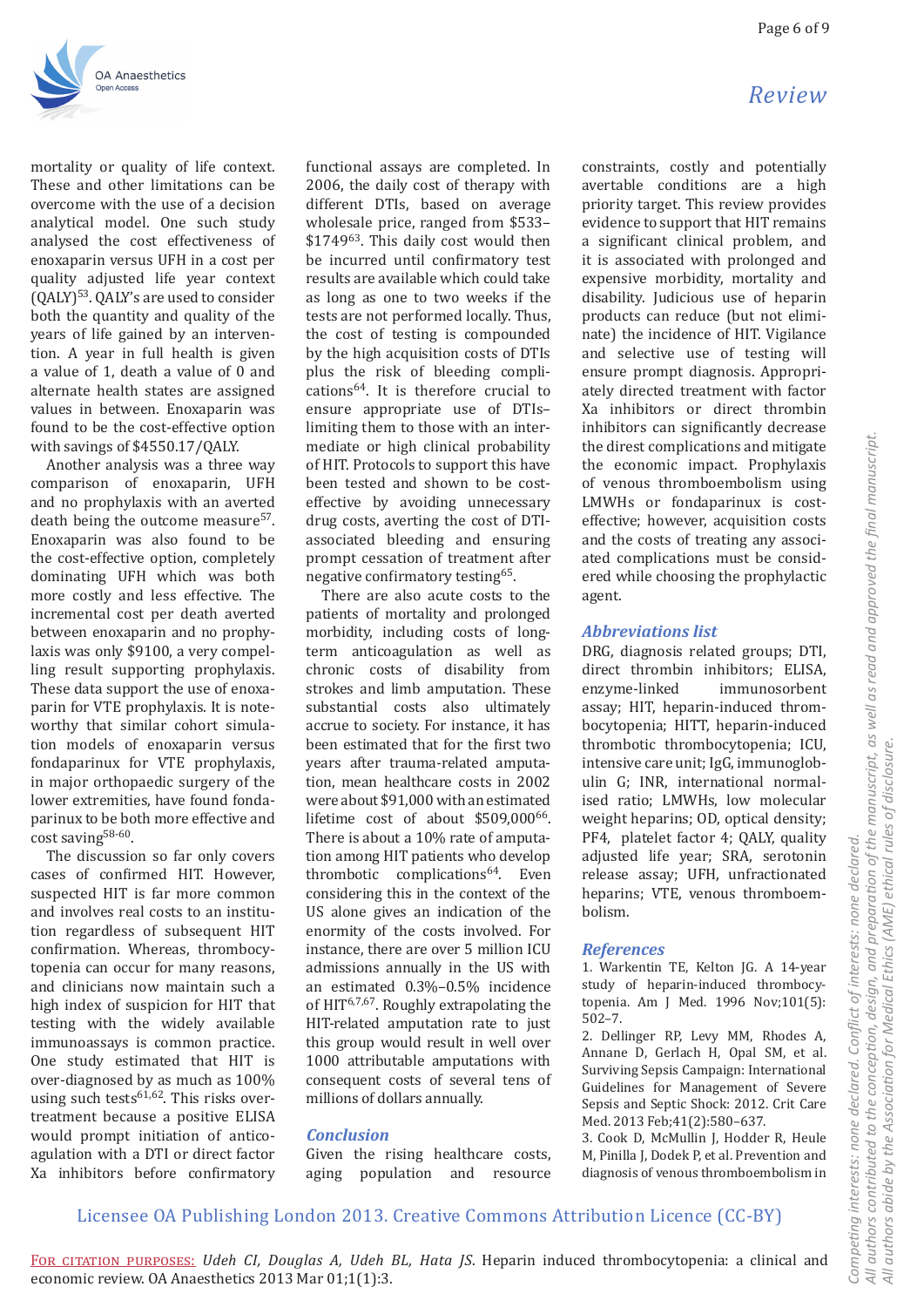

critically ill patients: a Canadian survey. Crit Care. 2001 Dec: 5(6): 336-42.

4. Warkentin TE, Levine MN, Hirsh J, Horsewood P, Roberts RS, Gent M, et al. Heparin-induced thrombocytopenia in patients treated with low-molecularweight heparin or unfractionated heparin. N Engl J Med. 1995 May: 332(20): 1330-5.  $5<sub>1</sub>$ Warkentin TE. Heparin-induced thrombocytopenia: pathogenesis and management. Br J Haematol. 2003 May: 121(4): 535-55.

6. Selleng K, Warkentin TE, Greinacher A. Heparin-induced thrombocytopenia in intensive care patients. Crit Care Med. 2007 Apr; 35(4): 1165-76.

7. Sakr Y. Heparin-induced thrombocytopenia in the ICU: an overview. Crit Care.  $2011:15(2):211.$ 

8. Gruel Y, Pouplard C, Lasne D, Magdelaine-Beuzelin C, Charroing C, Watier H. The homozygousFcgammaRIIIa-158Vgenotype is a risk factor for heparin-induced thrombocytopenia in patients with antibodies to heparin-platelet factor 4 complexes. Blood. 2004 Nov; 104(9): 2791-3.

9. Gruel Y, Pouplard C, Nguyen P, Borg JY, Derlon A, Juhan-Vague I, et al. Biological and clinical features of low-molecularweight heparin-induced thrombocytopenia. Br J Haematol. 2003 Jun;121(5): 786-92.

10. Warkentin TE, Sheppard JA, Sigouin CS. Kohlmann T. Eichler P. Greinacher A. Gender imbalance and risk factor interactions in heparin-induced thrombocytopenia. Blood. 2006 Nov; 108(9): 2937-41. 11. Greinacher A. Farner B. Kroll H. Kohlmann T, Warkentin TE, Eichler P. Clinical features of heparin-induced thrombocytopenia including risk factors for thrombosis. A retrospective analysis of 408 patients. Thromb Haemost. 2005 Iul:94(1):132-5.

12. Boshkov LK, Warkentin TE, Hayward CP. Andrew M. Kelton IG. Heparin-induced thrombocytopenia and thrombosis: clinical and laboratory studies. Br J Haematol. 1993 Jun;84(2):322-8.

13. Fabris F, Ahmad S, Cella G, Jeske WP, Walenga JM, Fareed J. Pathophysiology of heparin-induced thrombocytopenia. Clinical and diagnostic implicationsa review. Arch Pathol Lab Med. 2000 Nov; 124(11): 1657-66.

14. Arepally GM, Ortel TL. Clinical practice. Heparin-induced thrombocytopenia. N Engl J Med. 2006 Aug; 355(8): 809-17. 15. Mak KH, Kottke-Marchant K, Brooks LM, Topol EJ. In vitro efficacy of

platelet glycoprotein IIb/IIIa antagonist in blocking platelet function in plasma of patients with heparin-induced thrombocytopenia. Thromb Haemost, 1998 Dec:80(6):989-93.

16. Girolami B, Prandoni P, Stefani PM, Tanduo C. Sabbion P. Eichler P. et al. The incidence of heparin-induced thrombocytopenia in hospitalized medical patients treated with subcutaneous unfractionated heparin: a prospective cohort study. Blood. 2003 Apr; 101(8): 2955-9.

17. Amiral J, Bridey F, Wolf M, Boyer-Neumann C, Fressinaud E, Vissac AM, et al. Antibodies to macromolecular platelet factor 4-heparin complexes in heparininduced thrombocytopenia: a study of 44 cases. Thromb Haemost. 1995 Jan: 73(1): 21-8.

18. Cines DB, Rauova L, Arepally G, Reilly MP, McKenzie SE, Sachais BS, et al. Heparin-induced thrombocytopenia: an autoimmune disorder regulated through dynamic autoantigen assembly/disassembly. J Clin Apher. 2007 Feb:22(1):31-6.

19. Suvarna S, Espinasse B, Qi R, Lubica R, Poncz M, Cines DB, et al. Determinants of PF4/heparin immunogenicity. Blood. 2007 Dec;110(13):4253-60.

20. Pouplard C, May MA, Regina S, Marchand M, Fusciardi J, Gruel Y. Changes in platelet count after cardiac surgery can effectively predict the development of pathogenic heparin-dependent antibodies. Br J Haematol. 2005 Mar; 128(6): 837-41.

21. Kelton JG, Smith JW, Warkentin TE, Hayward CP, Denomme GA, Horsewood P. Immunoglobulin G from patients with heparin-induced thrombocytopenia binds to a complex of heparin and platelet factor 4. Blood. 1994 Jun;83(11):3232-9.

22. Hughes M. Havward CP. Warkentin TE. Horsewood P, Chorneyko KA, Kelton JG. Morphological analysis of microparticle generation in heparin-induced thrombocytopenia. Blood. 2000 Jul;96(1):188-94. 23. Warkentin TE, Hayward CP, Boshkov LK, Santos AV, Sheppard JA, Bode AP, et al. Sera from patients with heparininduced thrombocytopenia generate platelet-derived microparticles with procoagulant activity: an explanation for the thrombotic complications of heparininduced thrombocytopenia. Blood. 1994 Dec;84(11):3691-9.

24. Kelton JG. Heparin-induced thrombocytopenia: an overview. Blood Rev. 2002 Mar;16(1):77-80.

25. Rice L. Attisha WK. Drexler A. Francis heparin-induced  $IL.$ Delayed-onset thrombocytopenia. Ann Inter Med. 2002 Feb;136(3):210-5.

26. Greinacher A. Antigen generation in heparin-associated thrombocytopenia: the nonimmunologic type and the immunologic type are closely linked in their pathogenesis. Semin Thromb Hemost. 1995:21(1):106-16.

27. Wallis DE, Workman DL, Lewis BE, Steen L, Pifarre R, Moran JF. Failure of early heparin cessation as treatment for heparin-induced thrombocytopenia. Am J Med. 1999 Jun; 106(6): 629-35.

28. Nand S, Wong W, Yuen B, Yetter A, Schmulbach E, Gross Fisher S. Heparininduced thrombocytopenia with thrombosis: incidence, analysis of risk factors, and clinical outcomes in 108 consecutive patients treated at a single institution. Am J Hematol. 1997 Sep;56(1):12-6.

29. Scheffold N, Greinacher A, Cyran J. [Intracardial thrombus formation in heparin-associated thrombocytopenia type II]. Dtsch Med Wochenschr. 1995 Apr;120(15):519-22. German.

30. Hirsch DR, Ingenito EP, Goldhaber SZ. Prevalence of deep venous thrombosis among patients in medical intensive care. JAMA. 1995 Jul; 274(4): 335-7.

31. Hong AP, Cook DJ, Sigouin CS, Warkentin TE. Central venous catheters and upper-extremity deep-vein thrombosis complicating immune heparininduced thrombocytopenia. Blood. 2003 Apr;101(8):3049-51.

32. Lubenow N, Eichler P, Lietz T, Greinacher A, Hit Investigators Group. Lepirudin in patients with heparininduced thrombocytopenia-results of the third prospective study (HAT-3) and a combined analysis of HAT-1, HAT-2, and HAT-3. J Thromb Haemost. 2005 Nov;3(11):2428-36.

33. Guyatt GH, Akl EA, Crowther M, Gutterman DD. Schuunemann HI: American College of Chest Physicians Antithrombotic Therapy and Prevention of Thrombosis Panel, et al. Executive summary: Antithrombotic Therapy and Prevention of Thrombosis, 9th ed: American College of Chest Physicians Evidence-Based Clinical Practice Guidelines. Chest. 2012 Feb;141(2 Suppl):7S-47S

34. Warkentin TE, Roberts RS, Hirsh J, Kelton JG. An improved definition of immune heparin-induced thrombocytopenia in postoperative orthopedic

## Licensee OA Publishing London 2013. Creative Commons Attribution Licence (CC-BY)

# Review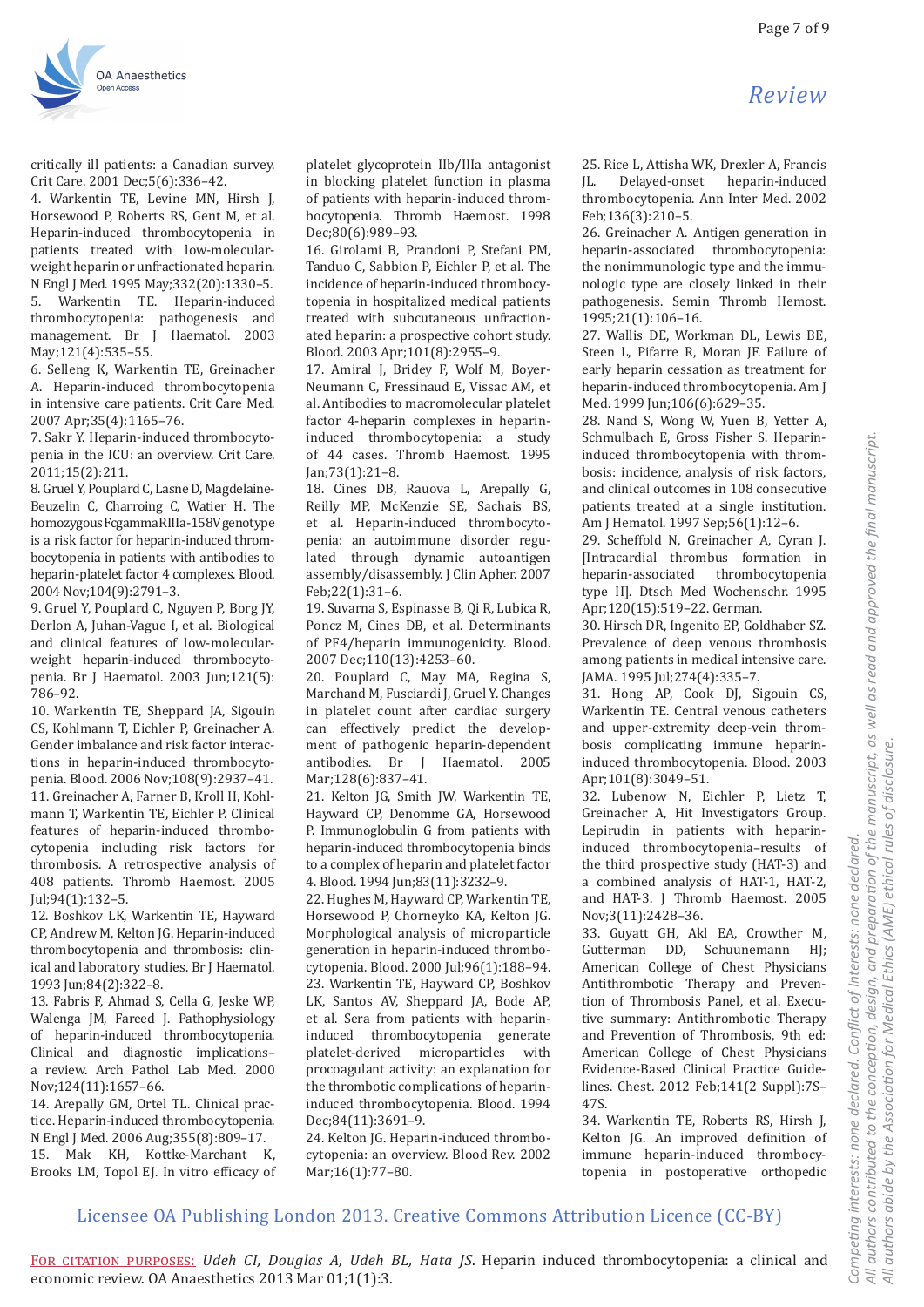

patients. Arch Intern Med. 2003 Nov:163(20):2518-24.

35. Walenga JM, Jeske WP, Fasanella AR, Wood JJ, Ahmad S, Bakhos M. Laboratory diagnosis of heparin-induced thrombocytopenia. Clin Appl Thromb Hemost. 1999 Oct:5 Suppl 1:S21-7.

36. Warkentin TE, Heddle NM. Laboratory diagnosis of immune heparin-induced thrombocytopenia. Curr Hematol Rep. 2003 Mar; 2(2): 148-57.

37. Warkentin TE, Sheppard JA. Testing for heparin-induced thrombocytopenia antibodies. Transfus Med Rev. 2006 Oct:20(4):259-72.

38. Schallmoser K, Drexler C, Rohde E, Strunk D, Groselj-Strele A, Lanzer G, et al. The particle gel immunoassay as a rapid test to rule out heparin-induced thrombocytopenia? J Thorac Cardiovasc Surg. 2009 Mar; 137(3): 781-3.

39. Zwicker JI, Uhl L, Huang WY, Shaz BH, Bauer KA. Thrombosis and ELISA optical density values in hospitalized patients with heparin-induced thrombocytopenia. J Thromb Haemost. 2004 Dec:2(12):2133-7.

40. Arepally G, Reynolds C, Tomaski A, Amiral J, Jawad A, Poncz M, et al. Comparison of PF4/heparin ELISA assay with the 14C-serotonin release assay in the diagnosis of heparin-induced thrombocytopenia. Am J Clin Pathol. 1995 Dec; 104(6): 648 - 54.

41. Cuker A, Arepally G, Crowther MA, Rice L, Datko F, Hook K, et al. The HIT Expert Probability (HEP) Score: a novel pre-test probability model for heparininduced thrombocytopenia based on broad expert opinion. J Thromb Haemost. 2010 Dec;8(12):2642-50.

42. Cuker A. Gimotty PA. Crowther MA. Warkentin TE. Predictive value of the 4Ts scoring system for heparininduced thrombocytopenia: a systematic review and meta-analysis. Blood. 2012 Nov; 120(20): 4160-7.

43. Lillo-Le Louet A. Boutouvrie P. Alhenc-Gelas M, Le Beller C, Gautier I, Aiach M, et al. Diagnostic score for heparin-induced thrombocytopenia after cardiopulmonary bypass. J Thromb Haemost. 2004 Nov; 2(11): 1882-8.

44. Lee DH, Warkentin TE, Denomme GA, Hayward CP, Kelton JG. A diagnostic test for heparin-induced thrombocytopenia: detection of platelet microparticles using flow cytometry. Br J Haematol. 1996 Dec;95(4):724-31.

45. Sheridan D, Carter C, Kelton JG. A diagnostic test for heparin-induced thrombocytopenia. Blood. 1986 Jan; 67(1): 27-30. 46. Warkentin TE, Pai M, Sheppard JI, Schulman S, Spyropoulos AC, Eikelboom JW. Fondaparinux treatment of acute heparin-induced thrombocytopenia confirmed by the serotoninrelease assay: a 30-month, 16-patient case series. J Thromb Haemost. 2011 Dec;9(12):2389-96.

47. Savi P, Chong BH, Greinacher A, Gruel Y, Kelton JG, Warkentin TE, et al. Effect of fondaparinux on platelet activation in the presence of heparin-dependent antibodies: a blinded comparative multicenter study with unfractionated heparin. Blood.  $2005$  Jan; $105(1)$ : 139-44.

48. Baroletti S, Piovella C, Fanikos J, Labreche M, Lin J, Goldhaber SZ. Heparininduced thrombocytopenia (HIT): clinical and economic outcomes. Thromb Haemost. 2008 Dec; 100(6): 1130-5.

49. Creekmore FM, Oderda GM, Pendleton RC, Brixner DI. Incidence and economic implications of heparininduced thrombocytopenia in medical patients receiving prophylaxis for venous thromboembolism. Pharmacotherapy. 2006 Oct;26(10):1438-45.

50. Wilke T, Tesch S, Scholz A, Kohlmann T, Greinacher A. The costs of heparininduced thrombocytopenia: a patientbased cost of illness analysis. J Thromb Haemost. 2009 May; 7(5): 766-73.

51. Elalamy I, Le Gal G, Nachit-Ouinekh F, Lafuma A, Emery C, Le-Fur C, et  $a<sup>1</sup>$ Heparin-induced thrombocytopenia: an estimate of the average cost in the hospital setting in France. Clin Appl Thromb Hemost. 2009 Jul-Aug; 15(4): 428-34.

52. Smythe MA, Koerber JM, Fitzgerald M, Mattson JC. The financial impact of heparin-induced thrombocytopenia. Chest. 2008 Sep; 134(3): 568-73.

53. Leykum L, Pugh J, Diuguid D, Papadopoulos K. Cost utility of substituting enoxaparin for unfractionated heparin for prophylaxis of venous thrombosis in the hospitalized medical patient. J Hosp Med. 2006 May; 1(3): 168-76.

54. Gussoni G, Foglia E, Frasson S, Casartelli L, Campanini M, Bonfanti M, et al. Real-world economic burden of venous thromboembolism and antithrombotic prophylaxis in medical inpatients. Thromb Res. 2013 Jan; 131(1): 17-23.

Jun;18(4):309-16. 56. Sud S, Mittmann N, Cook DJ, Geerts W, Chan B, Dodek P, et al. Screening and prevention of venous thromboembolism in critically ill patients: a decision analysis and economic evaluation. Am J Respir Crit

Care Med. 2011 Dec: 184(11): 1289-98. 57. McGarry LI, Thompson D. Weinstein MC, Goldhaber SZ. Cost effectiveness of thromboprophylaxis with a low-molecular-weight heparin versus unfractionated heparin in acutely ill medical inpatients. Am J Manag Care. 2004 Sep;10(9):632-42.

58. Gordois A, Posnett J, Borris L, Bossuyt P, Jonsson B, Levy E, et al. The costeffectiveness of fondaparinux compared with enoxaparin as prophylaxis against thromboembolism following major orthopedic surgery. J Thromb Haemost. 2003 Oct;1(10):2167-74.

59. Sullivan SD, Davidson BL, Kahn SR, Muntz JE, Oster G, Raskob G. A cost-effectiveness analysis of fondaparinux sodium compared with enoxaparin sodium as prophylaxis against venous thromboembolism: use in patients undergoing major surgery. Pharmacoecoorthopaedic nomics. 2004;22(9):605-20.

60. Sullivan SD. Kwong L. Nutescu E. Costeffectiveness of fondaparinux compared with enoxaparin as prophylaxis against venous thromboembolism in patients undergoing hip fracture surgery. Value Health. 2006 Mar-Apr;9(2):68-76.

61. Lo GK, Sigouin CS, Warkentin TE. What is the potential for overdiagnosis of heparin-induced thrombocytopenia? Am J Hematol. 2007 Dec; 82(12): 1037-43.

62. Cuker A. Heparin-induced thrombocytopenia (HIT) in 2011: an epidemic of overdiagnosis. Thromb Haemost. 2011 Dec:106(6):993-4.

63. Dang CH, Durkalski VL, Nappi JM. Evaluation of treatment with direct thrombin inhibitors in patients with heparininduced thrombocytopenia. Pharmacotherapy. 2006 Apr; 26(4): 461-8.

64. Nanwa N, Mittmann N, Knowles S, Bucci C, Selby R, Shear N, et al. The direct medical costs associated with suspected heparin-induced thrombocytopenia. Pharmacoeconomics. 2011 Jun;29(6):511-20.

# Licensee OA Publishing London 2013. Creative Commons Attribution Licence (CC-BY)

Review